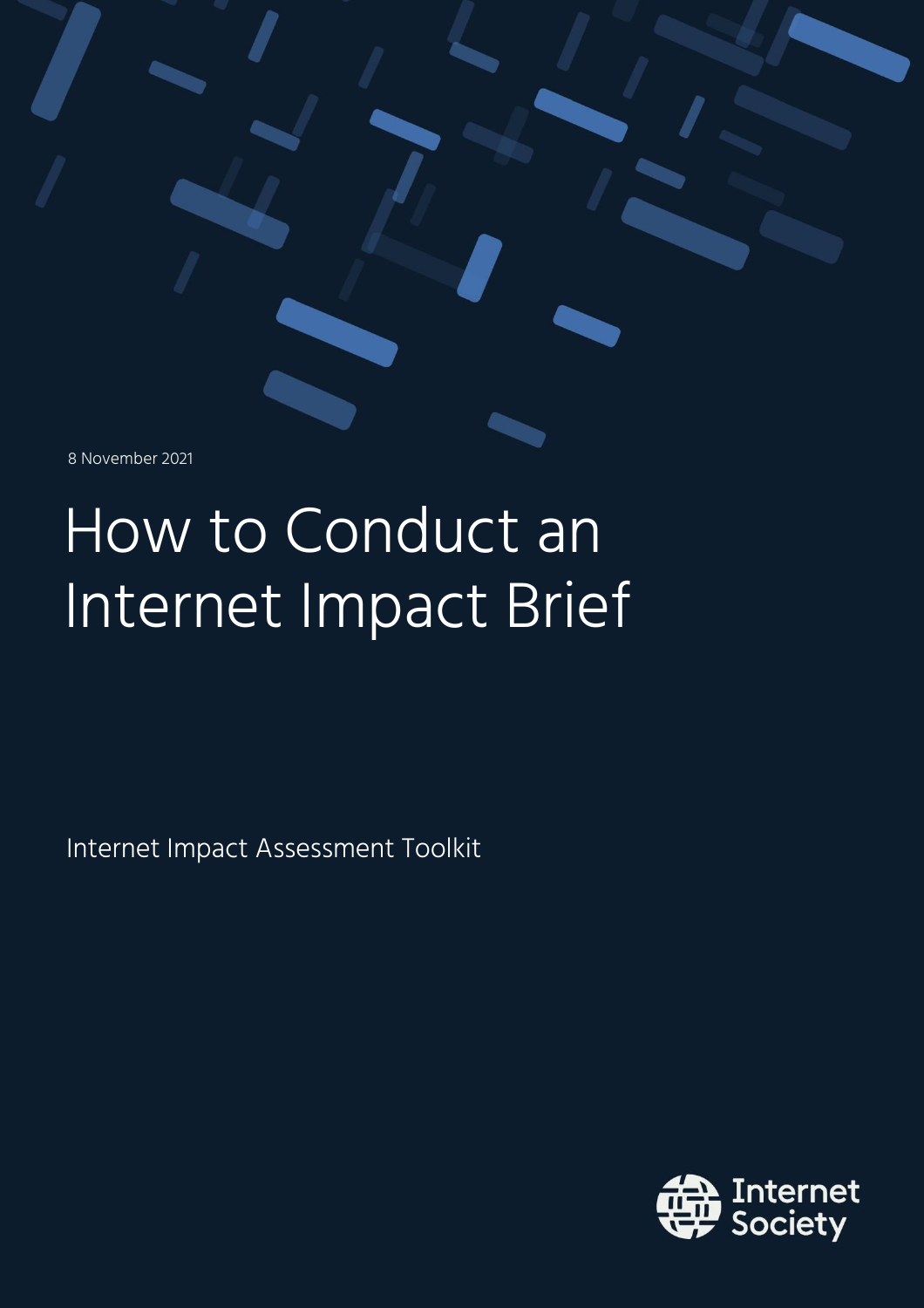# Table of contents

| $\ nt{\hbox{root}}(out{\hbox{root}})_{\hbox{dots},\hbox{dots},\hbox{dots},\hbox{dots},\hbox{dots},\hbox{dots},\hbox{dots},\hbox{dots},\hbox{dots},\hbox{dots},\hbox{dots},\hbox{dots},\hbox{dots},\hbox{dots},\hbox{dots},\hbox{dots},\hbox{dots},\hbox{dots},\hbox{dots},\hbox{dots},\hbox{dots},\hbox{dots},\hbox{dots},\hbox{dots},\hbox{dots},\hbox{dots},\hbox{dots},\hbox{dots},\hbox{dots},\hbox{dots},\hbox{dots},\hbox{dots},\hbox{dots},\hbox$ |  |
|----------------------------------------------------------------------------------------------------------------------------------------------------------------------------------------------------------------------------------------------------------------------------------------------------------------------------------------------------------------------------------------------------------------------------------------------------------|--|
|                                                                                                                                                                                                                                                                                                                                                                                                                                                          |  |
|                                                                                                                                                                                                                                                                                                                                                                                                                                                          |  |
|                                                                                                                                                                                                                                                                                                                                                                                                                                                          |  |
|                                                                                                                                                                                                                                                                                                                                                                                                                                                          |  |

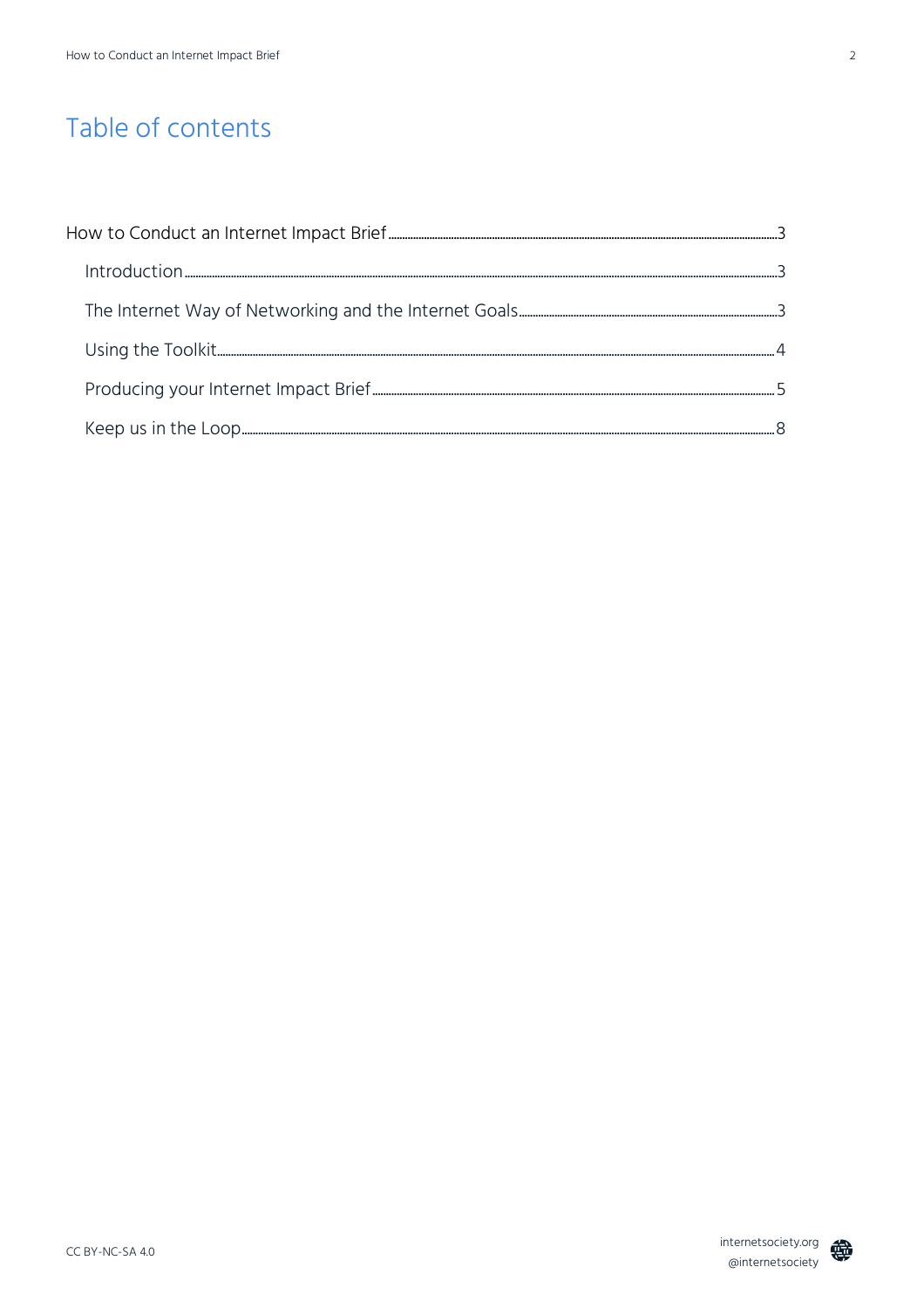# How to Conduct an Internet Impact Brief

#### Introduction

Using the Internet Impact Assessment Toolkit can help you perform a quick analysis of a legislative proposal, business decision, or technological development to promote informed decisions about the Internet. In this document we provide simple explanations of the goals, critical properties and enablers of the Internet, and a step-by-step guide to conducting and writing your own Internet impact brief.

#### What is the Internet Impact Assessment Toolkit?

The Internet Impact Assessment Toolkit (IIAT) was designed by the Internet Society to help people around the world assess the implications of changes that may affect the Internet, both at a fundamental level and as part of our shared vision of a thriving Internet.

The toolkit provides a framework for the analysis of proposed changes in policies, legislation, technologies, applications, business models, and regulations. Our goal is to help Internet stakeholders identify the possible effects, both positive and negative, and make more informed decisions.

Using the analytical tools within, you will get a clearer view of the potential effects of proposed policies, and be able to make alternative suggestions that can achieve the intended goals without harming the Internet. And based on your analysis, you will be able to clearly explain the pros and cons of a proposed regulation in a balanced way.

#### The Internet Way of Networking and the Internet Goals

The toolkit focuses on both the foundation of the Internet (what we call the "Internet Way of Networking") and commonly accepted targets for the Internet (what we call the "Internet goals").

The Internet Way of Networking describes key features of the networking model that is the Internet, i.e. what makes the interconnection of networks "the Internet". It is defined by a set of critical properties that underpin the growth and adaptability of the Internet. Specific technologies and business models may come and go, but the Internet Way of Networking has been a constant foundation for the success of the Internet. The Internet Society believes that the critical properties of the Internet Way of Networking need to guide the evolution of the Internet to protect both innovation and stability. In this toolkit, these critical properties constitute the benchmark against which we can assess the impact on the networking model.

The Internet goals refer to shared aspirations for the Internet we want, meaning a network that is open, globally connected, secure, and trustworthy. Time and again, different groups and organizations worldwide with different viewpoints find common ground on this set of goals for the Internet. These goals guide our collective journey to a better Internet. They tell us how we want the Internet to be, now, and in the future. The Internet Society's mission is also based on these goals, and to support discussions and analyses we have identified a series of supporting characteristics that advance the Internet, its infrastructure, and its use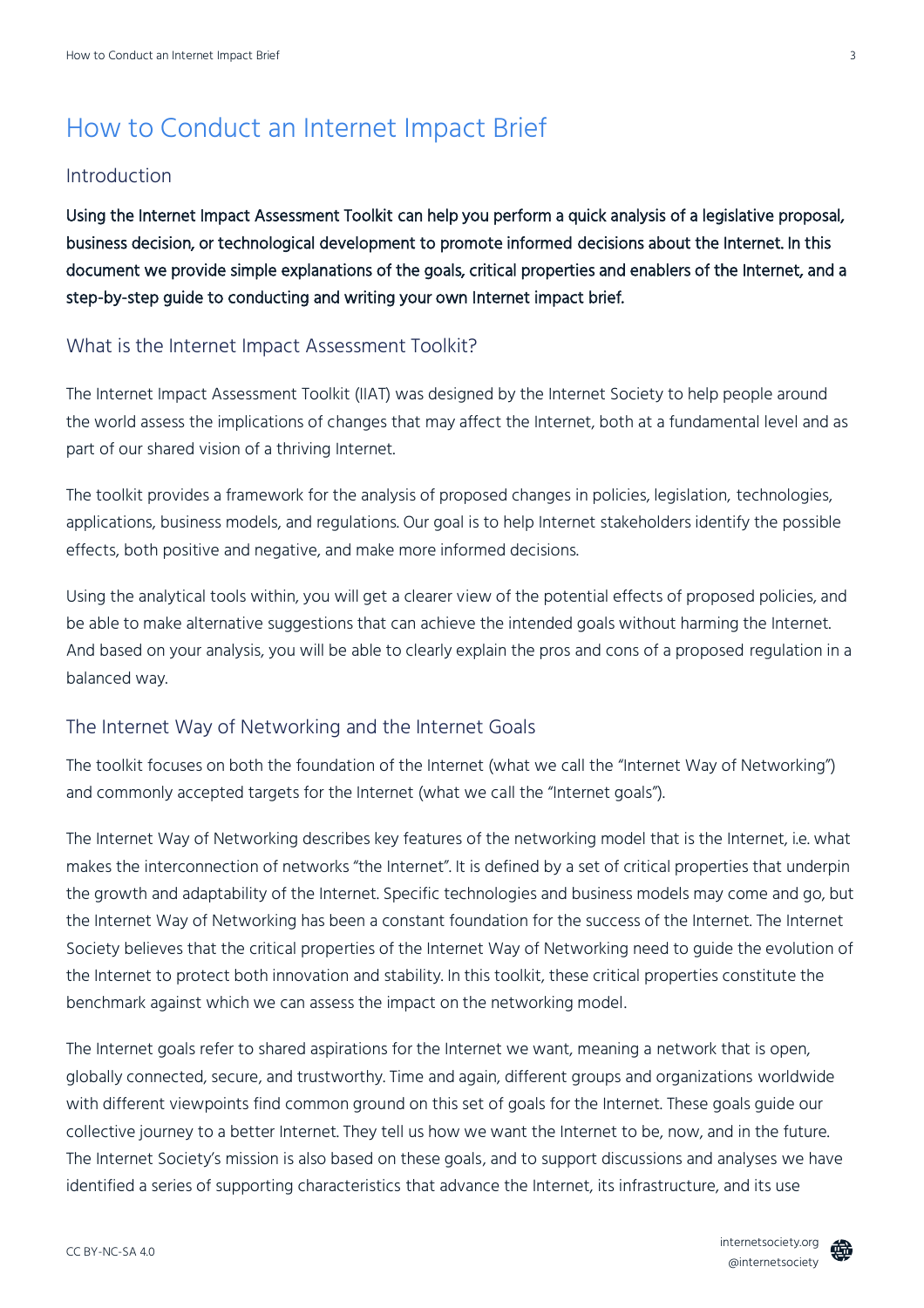towards these universal goals. We call these supporting characteristics "enablers": they advance and enable the targeted goal. In this toolkit, these enablers constitute the benchmark against which impact on these aspirational goals can be assessed.

## Using the Toolkit

The basic premise of the toolkit is that the Internet Way of Networking and the four goals for the Internet unlock the broader benefits of the Internet for everyone. Should legislation be proposed that could potentially affect the Internet, you can use the toolkit to build a picture of what the likely effect on the Internet will be.

The target of your analysis is to determine if the issue at hand impacts the critical properties of the Internet Way of Networking, and/or enablers of the Internet goals. Don't be surprised if you find that proposed changes have mixed effects, positive in some ways and negative in others. Very few proposed changes have a cut-and-dried clear effect on the Internet, and you should be prepared to acknowledge both types.

In this case, a valuable part of your analysis is to describe whether the effect is strong or weak.

Use a two-pass approach: evaluate, and then analyze in depth.

| First evaluate                                        | then analyze                                          |  |
|-------------------------------------------------------|-------------------------------------------------------|--|
|                                                       |                                                       |  |
| Evaluate the proposed change against each of the      | When you find an enabler or critical property that    |  |
| critical properties and the enablers. When looking at | will be affected, rate the effect of the proposed     |  |
| the goals, use the enablers to deep-dive and better   | change as positive or negative. It is also helpful at |  |
| understand the effects. Typically, this evaluation    | this point to divide any effects into strong and weak |  |
| stage will turn up only a few things worth            | effects to focus on the most important issues.        |  |
| evaluating in depth.                                  |                                                       |  |
|                                                       |                                                       |  |

The evaluation stage is based on asking yourself questions: does this proposed change affect a critical property or an enabler of the Internet goals? Start by going down the list of critical properties and enablers and make a few notes on whether there is an effect.

It may not be immediately obvious if the critical property or enabler is affected by the issue you are analysing, so we suggest that you carefully read the detailed explanations of each [critical property](https://www.internetsociety.org/resources/doc/2020/internet-impact-assessment-toolkit/critical-properties-of-the-internet/) and [enabler.](https://www.internetsociety.org/resources/doc/2021/enablers-of-open-globally-connected-secure-trustworthy-internet/)

You may be able to record or predict at least some effect for every critical property or goal enabler. However, your final analysis will be most helpful when you focus on the most significant effects. Your final document should highlight the most significant issues and illustrate the most important trade-offs. An exhaustive list of minor effects may be best left to an annex for those interested in seeing your path of thinking, or why you believe that some goal enabler or critical property is not strongly affected.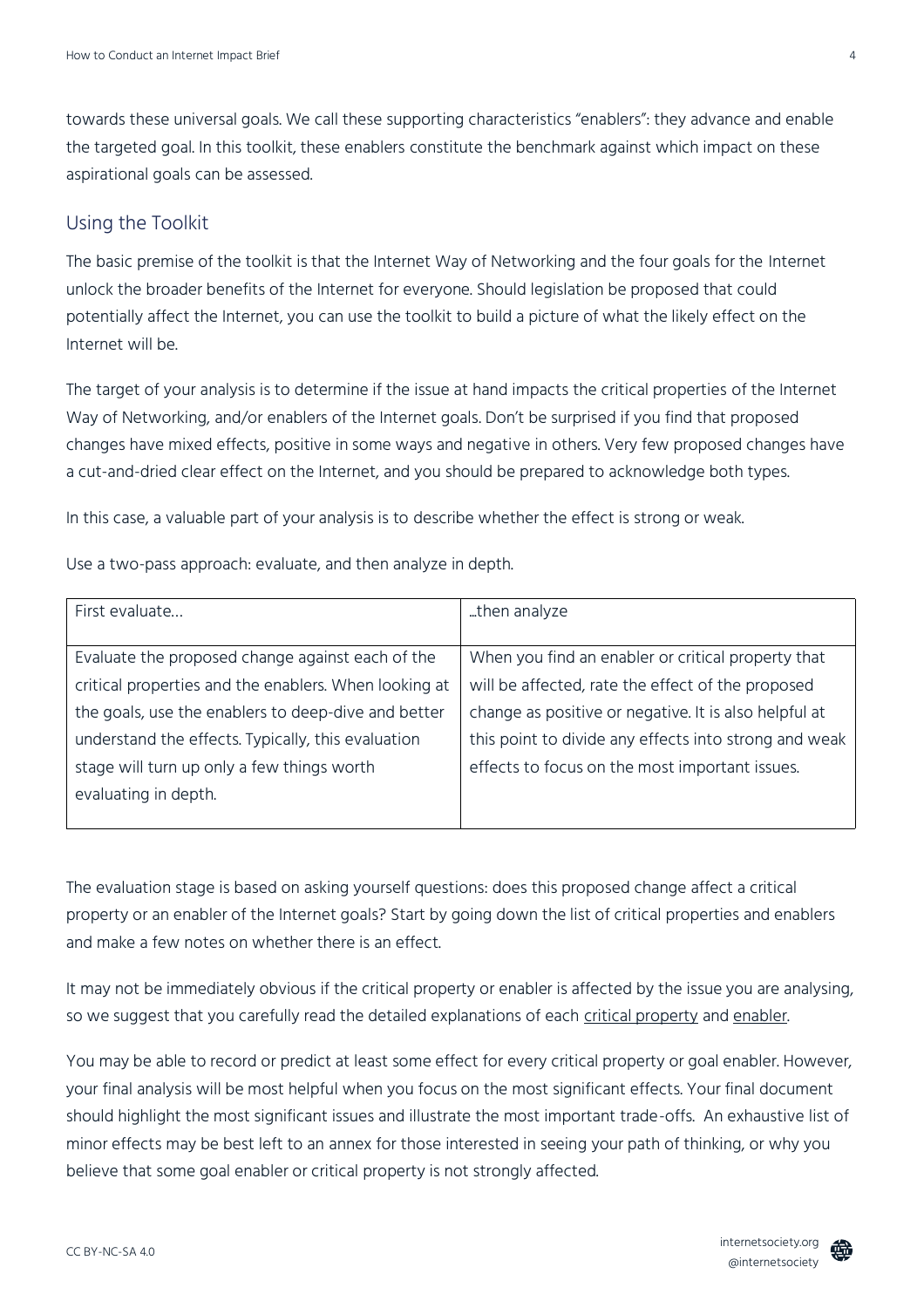If you believe that the exact same reasoning on an effect should apply to multiple critical properties or enablers, you can group them together in your analysis so that they can be considered and discussed together. Or, if you find that you are cutting and pasting chunks of your analysis, you should pause and consider whether the effect is either very weak or whether the affected critical properties or enablers should be grouped together into a single discussion and analysis point.

To help you with this part of the process, the IIAT includes a collection of Internet impact briefs that apply the toolkit to emerging issues and provide valuable examples for your own assessment.

### Producing your Internet Impact Brief

The goal of producing an Internet impact brief is to answer the question "How might this issue impact the Internet, positively or negatively?" Your preliminary assessment can generate a real impact and be a valuable input into the decision-making process.

The steps below provide a guide to how to write your Internet impact brief. However, these are only guidelines. You can adapt what you find here so that it works for you and the issue you are trying to analyze.

#### 1. Summarize the Issue

Clearly describing the context and the issue will make it easier for the reader to understand the conclusions you reach. By starting from a common base, sticking to facts (not opinions), and stating the issue and context clearly, you set the stage for the rest of the discussion.

As you write your summary, be sure to identify and document the sources that you are using to support the issue statement and surrounding context. This documentation step is important not just at the beginning, but throughout your analysis. Feel free to cite or quote the [Internet Impact Assessment Toolkit](https://www.internetsociety.org/issues/internet-way-of-networking/internet-impact-assessment-toolkit/) as well.

Providing easily verified documentation (hyperlinks are best!) means readers will be able to check your work. A transparent analysis will be both credible and reliable. By adopting good practices for management and sharing of data with others, others will be able to build on your analysis and corroborate your conclusions.

Your summary should have two parts: a description of the surrounding context, and the proposed change.

At this stage you are still trying to summarize the issue and inform the reader of your base assumptions. When you stick to the facts, readers will understand that you want everyone to make an informed decision and they will be more likely to consider what you have to say later on.

#### 1.1 Document the Relevant Context

It is important to contextualize and provide any relevant historical background to the issue. For example, to situate a proposed law in its historical context, explain the general legal framework around it, the proponents' stated motivations, and their expected outcome.

Questions to help set the context include: Why has the policy been introduced, i.e. what problem is it intended to address? What previous policies existed, and were they considered to be effective or not? What

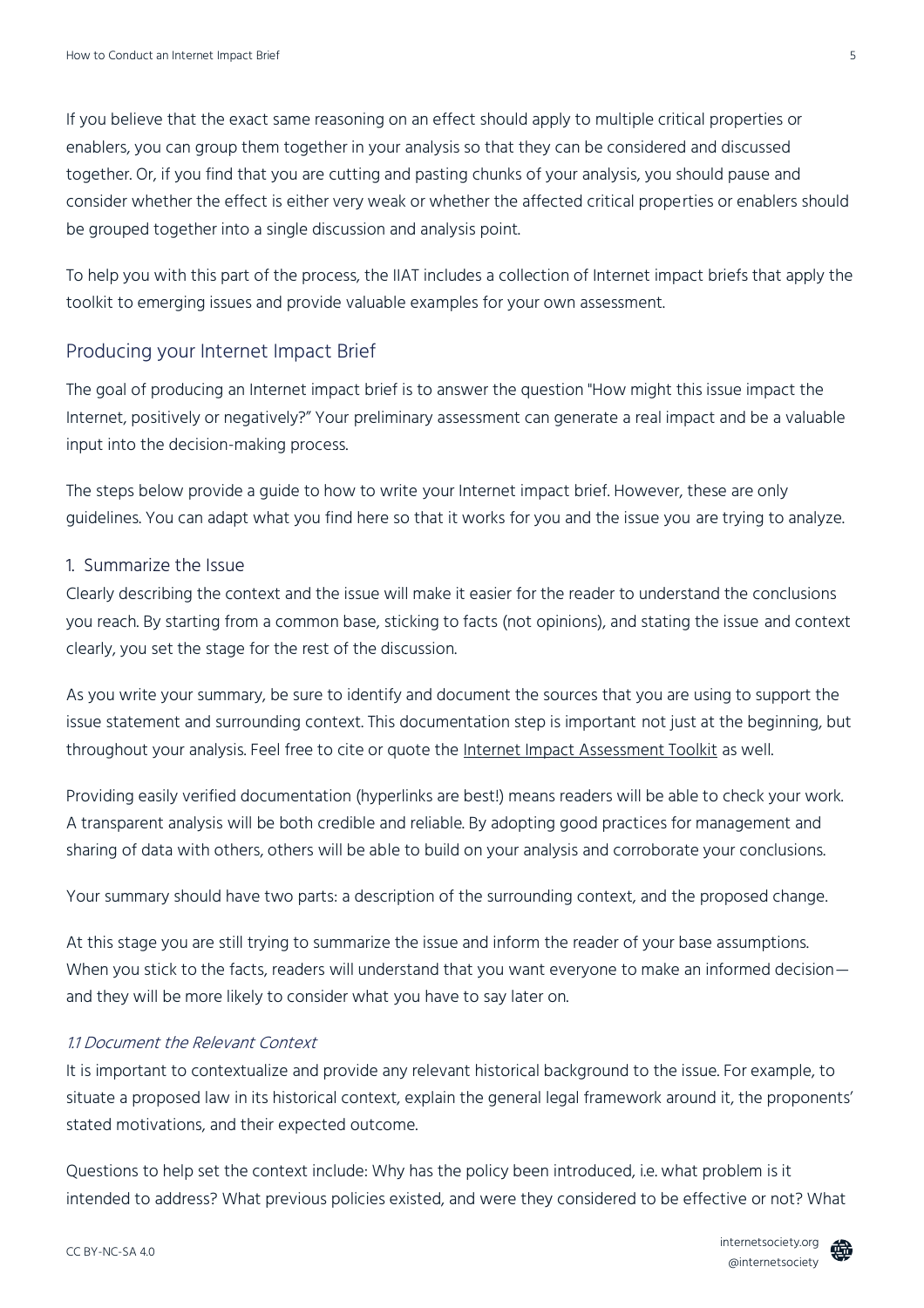is the new technological development and why is it significant? What has given rise to the emerging trend, and which types of organizations and interests are moving it forward?

#### 1.2 Describe the Proposed Change

Start by naming and describing the main topic you're analyzing. Keep things short and concise: quotations are perfectly acceptable. Get everyone on the same page by agreeing that you're talking about the same thing: a proposed regulation or law, a change in business model, a new application, or a change in governance, for example.

This part of the brief is also important for the rest of your analysis. Simply citing the legal text may not be sufficient to describe the effect of the proposed change. Often it is also valuable to describe your assumptions, and to summarize what you have identified as the effect of the proposed change. For instance, a law that imposes new obligations on online service providers to share users' data with law enforcement may not explicitly prohibit the use of end-to-end encryption, even though this may be the *de facto* effect of the law.

#### 2. Evaluate and Analyse the Proposed Change

#### 2.1 Summarize your Analysis as you Go

The chart below may help to provide a concise way to record the results of the evaluation exercise, which can be helpful before you start writing your brief.

| Proposed<br>Change:      |             |                            |                   |
|--------------------------|-------------|----------------------------|-------------------|
| Internet Goal or         | Enabler     | Effect (Positive/Negative; | <b>Discussion</b> |
| <b>Critical Property</b> | (if a Goal) | Strong/Weak)               |                   |

For example, consider the following hypothetical scenario: a new regulation requires anyone connecting to the Internet to post a \$1,000,000 bond with a government as security against misuse. In this case, the result of analysis might look like this:

| Proposed                 | All new organizations connecting to the Internet must post a \$1,000,000 bond as |                            |                                             |  |  |
|--------------------------|----------------------------------------------------------------------------------|----------------------------|---------------------------------------------|--|--|
| Change:                  | security against misuse.                                                         |                            |                                             |  |  |
| Internet Goal or         | Enabler                                                                          |                            | <b>Discussion</b>                           |  |  |
|                          |                                                                                  | Effect (Positive/Negative; |                                             |  |  |
| <b>Critical Property</b> | (if a Goal)                                                                      | Strong/Weak)               |                                             |  |  |
|                          |                                                                                  |                            |                                             |  |  |
| Globally connected       | Unrestricted                                                                     | Negative, Strong           | Few organizations will be able to afford to |  |  |
|                          | connection                                                                       |                            | connect, reducing global connectivity.      |  |  |
|                          |                                                                                  |                            |                                             |  |  |

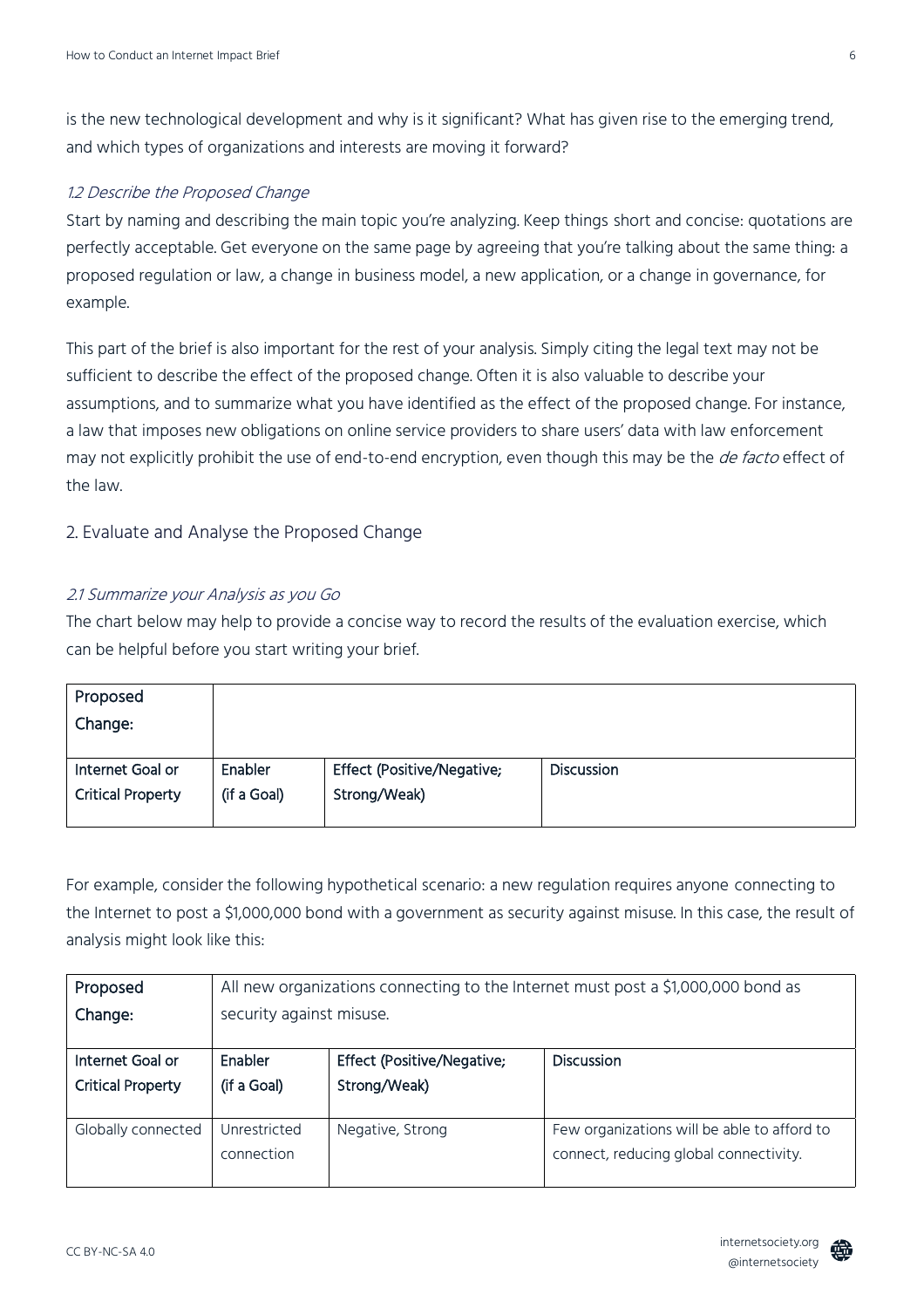| Globally connected | Unrestricted   | Negative, Strong | Fear of arbitrary charges against a security  |
|--------------------|----------------|------------------|-----------------------------------------------|
|                    | use            |                  | bond may cause organizations to severely      |
|                    |                |                  | restrict their use of the service, indirectly |
|                    |                |                  | "self-censoring" and reducing global          |
|                    |                |                  | connectivity                                  |
|                    |                |                  |                                               |
| Trustworthy        | Accountability | Positive, Weak   | Shifting responsibility for self-policing to  |
|                    | and            |                  | user organizations may increase overall       |
|                    | authenticity   |                  | accountability, creating a more trustworthy   |
|                    |                |                  | Internet.                                     |
|                    |                |                  |                                               |

The table above will help in your own analysis but can also be included in the Brief to help focus discussions. The results may not always lead to a clear conclusion on whether a proposed change is inherently "good" or "bad" for the Internet. With these issues on the table, the toolkit serves as a neutral reference point for readers to make informed decisions.

#### 2.2 Dive Deep on the Impacts

A table format is great for summarizing information, but you should expand and explain your analysis of the most important strong effects. Be specific and explain how and why the proposed change affects the critical properties or goals of the Internet.

Your task is to connect the effect of the proposed change with the critical properties and enablers by explaining, in practical terms, what the impact is and how this results in harms or benefits to the Internet. You need to explain why and how that happens.

The more relevant data and expert knowledge you can apply, the more robust your analysis will be. How deep you can go will vary a lot from case to case. Data and information that supports your case by explaining impacts will help decision-makers understand context that they may not have access to otherwise. Where possible and advisable, more data and analysis—presented in a way that shows you understand the goals and drivers behind the issue—can help open up the discussion of alternative actions.

#### 3. Write the Beginning, and the End

Up to this point, you may have a high-level analysis of the problem. Now is the moment to turn your thinking into a document that allows others to share in your assessment. Introduce your argument, present your facts, and then summarize your conclusion—including potential recommendations..

#### 3.1 The Abstract

At this point you should have a good understanding of how the issue you've assessed will impact both what the Internet needs to exist (the critical properties) and what it needs to thrive (the enablers). A short abstract will provide a useful introduction to your Internet impact brief, as it will give the reader a quick peak of what your report intends to prove.